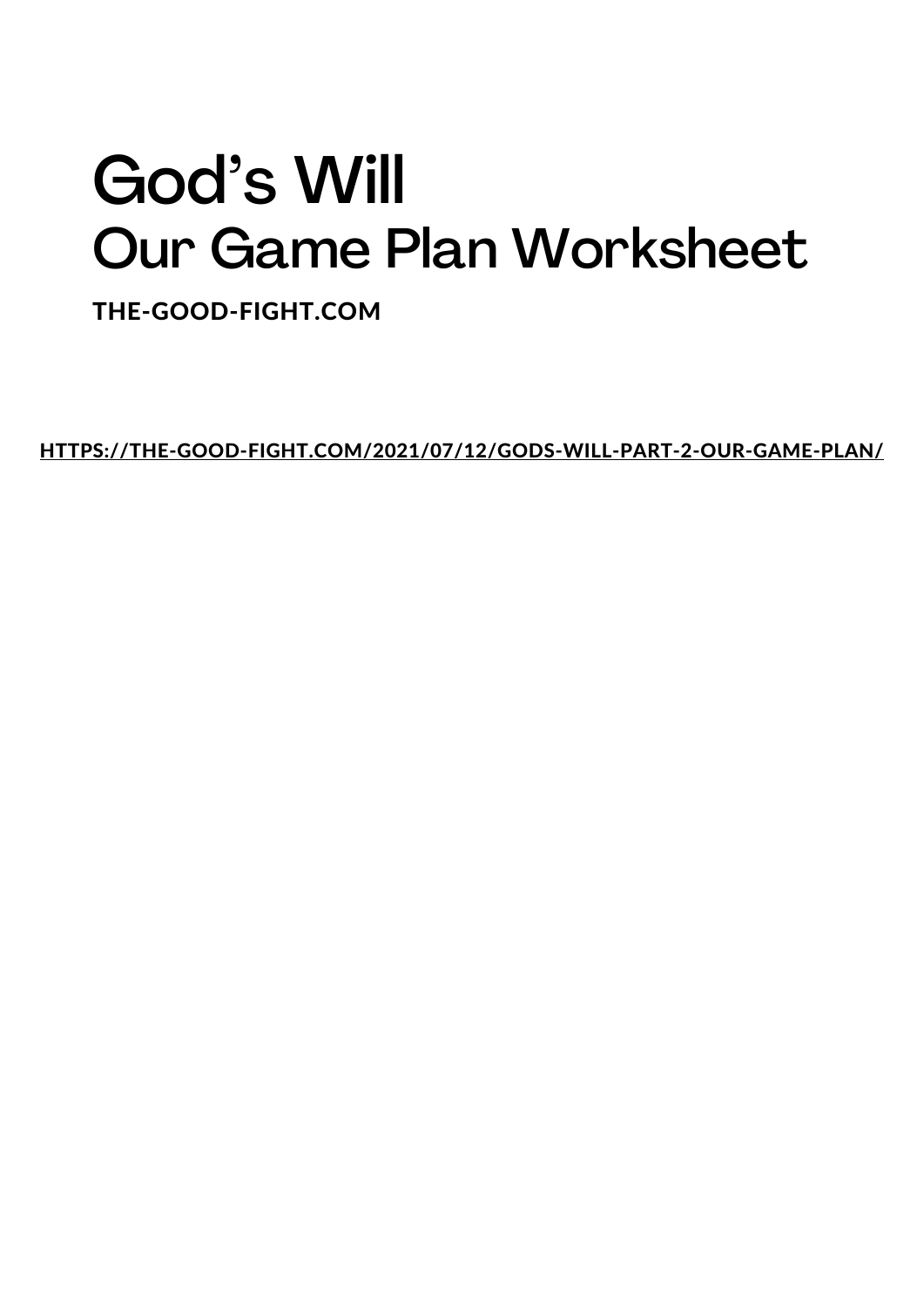

## God's Will Our Game Plan Worksheet

## THE-GOOD-FIGHT.COM

1

Is it Biblical? In other words, does the action or desire that we have go against God's Word? You will want to ask yourself the following questions:

- Is there a verse that speaks directly against what I desire to do?
- \_\_\_\_\_\_\_\_\_\_\_\_\_\_\_\_\_\_\_\_\_\_\_\_\_\_\_\_\_\_\_\_\_\_\_\_\_\_\_\_\_\_\_\_\_\_\_\_\_\_\_\_\_\_\_\_\_\_\_\_\_\_\_\_\_\_\_\_\_\_\_\_\_\_\_\_\_\_\_\_\_ • Is there a principle in the Bible that goes against my desire?

\_\_\_\_\_\_\_\_\_\_\_\_\_\_\_\_\_\_\_\_\_\_\_\_\_\_\_\_\_\_\_\_\_\_\_\_\_\_\_\_\_\_\_\_\_\_\_\_\_\_\_\_\_\_\_\_\_\_\_\_\_\_\_\_\_\_\_\_\_\_\_\_\_\_\_\_\_\_\_\_\_ Are there Biblical stories of similar decisions? What was their outcome? \_\_\_\_\_\_\_\_\_\_\_\_\_\_\_\_\_\_\_\_\_\_\_\_\_\_\_\_\_\_\_\_\_\_\_\_\_\_\_\_\_\_\_\_\_\_\_\_\_\_\_\_\_\_\_\_\_\_\_\_\_\_\_\_\_\_\_\_\_\_\_\_\_\_\_\_\_\_\_\_\_ \_\_\_\_\_\_\_\_\_\_\_\_\_\_\_\_\_\_\_\_\_\_\_\_\_\_\_\_\_\_\_\_\_\_\_\_\_\_\_\_\_\_\_\_\_\_\_\_\_\_\_\_\_\_\_\_\_\_\_\_\_\_\_\_\_\_\_\_\_\_\_\_\_\_\_\_\_\_\_\_\_ \_\_\_\_\_\_\_\_\_\_\_\_\_\_\_\_\_\_\_\_\_\_\_\_\_\_\_\_\_\_\_\_\_\_\_\_\_\_\_\_\_\_\_\_\_\_\_\_\_\_\_\_\_\_\_\_\_\_\_\_\_\_\_\_\_\_\_\_\_\_\_\_\_\_\_\_\_\_\_\_\_

If there is no verse, principle, or story against your desire, then move on to step 2.



Do I have a Personal Conviction? Read 1 Cor. 15:58; 1 Pet. 2:12; 2 Cor 8:8-24 while considering what God has laid on your heart.

• Based on the principles in these verses, would this be an emotionally driven or Godgiven conviction?

\_\_\_\_\_\_\_\_\_\_\_\_\_\_\_\_\_\_\_\_\_\_\_\_\_\_\_\_\_\_\_\_\_\_\_\_\_\_\_\_\_\_\_\_\_\_\_\_\_\_\_\_\_\_\_\_\_\_\_\_\_\_\_\_\_\_\_\_\_\_\_\_\_\_\_\_\_\_\_\_\_ \_\_\_\_\_\_\_\_\_\_\_\_\_\_\_\_\_\_\_\_\_\_\_\_\_\_\_\_\_\_\_\_\_\_\_\_\_\_\_\_\_\_\_\_\_\_\_\_\_\_\_\_\_\_\_\_\_\_\_\_\_\_\_\_\_\_\_\_\_\_\_\_\_\_\_\_\_\_\_\_\_

\_\_\_\_\_\_\_\_\_\_\_\_\_\_\_\_\_\_\_\_\_\_\_\_\_\_\_\_\_\_\_\_\_\_\_\_\_\_\_\_\_\_\_\_\_\_\_\_\_\_\_\_\_\_\_\_\_\_\_\_\_\_\_\_\_\_\_\_\_\_\_\_\_\_\_\_\_\_\_\_\_ • Is there anything that would possibly make your desire flee (trials, finances, time required)?

If the personal conviction grows, move on to step 3.